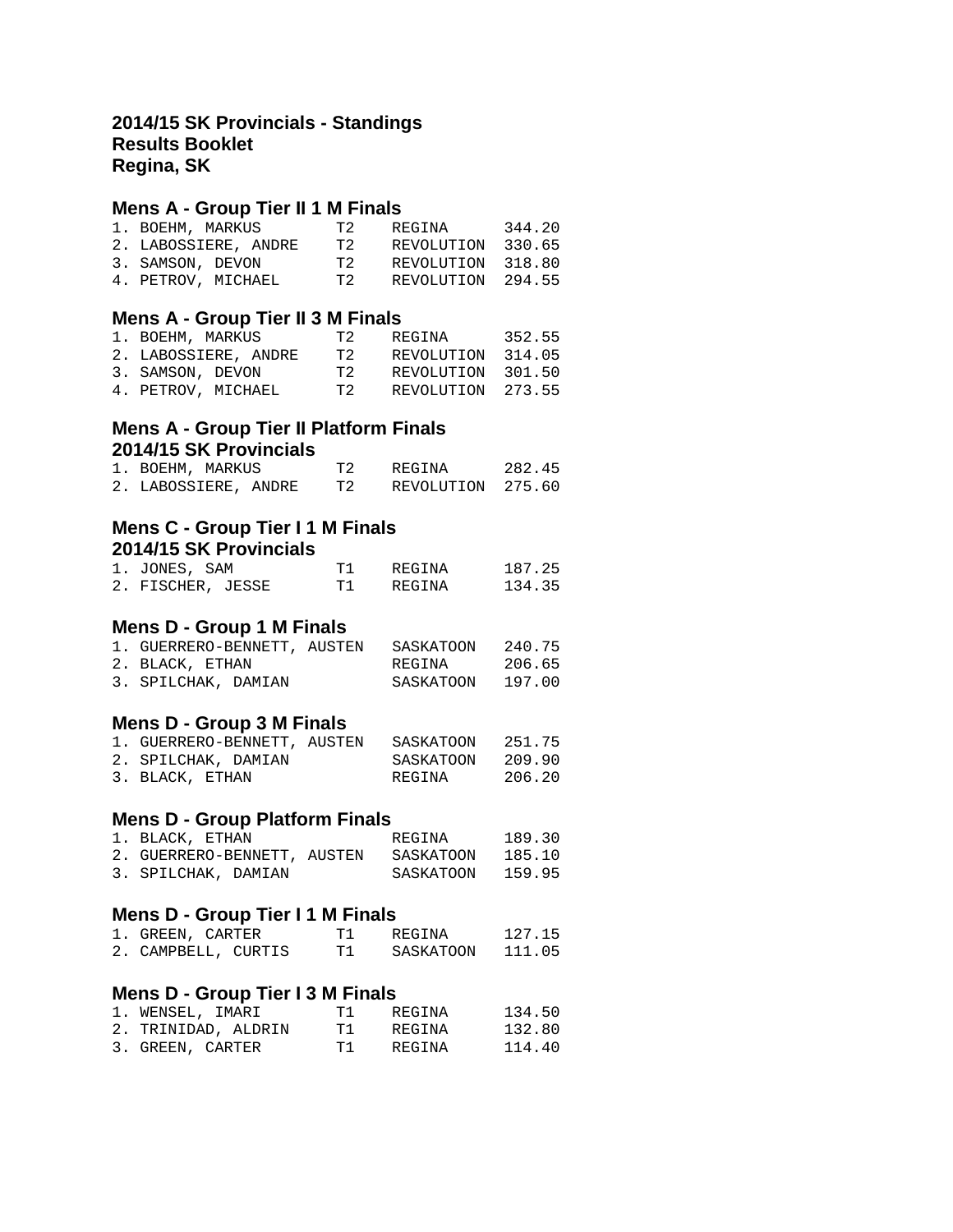| Mens D - Group Tier II 1 M Finals       |    |                                                         |        |
|-----------------------------------------|----|---------------------------------------------------------|--------|
| 1. WENSEL, IMARI T2                     |    | REGINA 225.15                                           |        |
| 2. TRINIDAD, ALDRIN T2 REGINA           |    |                                                         | 216.00 |
|                                         |    |                                                         |        |
| Mens E - Group Tier II 1 M Finals       |    |                                                         |        |
| 1. WENSEL, IMARI T2                     |    | REGINA 251.10                                           |        |
|                                         |    |                                                         |        |
| Mens E - Group Tier II 3 M Finals       |    |                                                         |        |
| 1. WENSEL, IMARI T2                     |    | REGINA                                                  | 234.65 |
|                                         |    |                                                         |        |
| <b>Mens Open Platform Finals</b>        |    |                                                         |        |
| 1. CEY, JONAH                           |    | SASKATOON 239.00                                        |        |
| 2. WOLF, HENRY                          |    | SASKATOON 213.25                                        |        |
| 3. BOEHM, MARKUS                        |    | REGINA                                                  | 197.75 |
| Mens Open Tier II 1 M Finals            |    |                                                         |        |
| 1. RAAEN, MASON                         |    | T2 REGINA 96.00                                         |        |
| 2. SPEIDEL, CARTER T2 REGINA 91.00      |    |                                                         |        |
| 3. RAULSTON, BRYCE T2 REGINA            |    |                                                         | 87.50  |
|                                         |    |                                                         |        |
| <b>Mens Other Tier II 1 M Finals</b>    |    |                                                         |        |
| 1. POTTS, ALEXANDER                     | T2 | REGINA                                                  | 76.00  |
| 2. HOEHN, BRANDON                       |    | T2 REGINA                                               | 71.50  |
|                                         |    |                                                         |        |
| <b>Womens B - Group 1 M Finals</b>      |    |                                                         |        |
| 1. CLAIRMONT, ALYSSA                    |    | REGINA 363.65                                           |        |
| 2. BESLER, MICAIAH                      |    | SASKATOON 325.10                                        |        |
| 3. GALLAIS, JOELLE                      |    | REGINA 300.15                                           |        |
| 4. GALLAIS, JOCELYN                     |    | REGINA 298.55<br>REVOLUTION 289.35<br>REVOLUTION 280.10 | 298.55 |
| 5. GAUTHIER, ALYSSA                     |    |                                                         |        |
| 6. GROENING, TALIA                      |    |                                                         |        |
| 7. DECECCO, ELIZABETH                   |    | SASKATOON 274.75                                        |        |
| 8. DASCHUK, SOPHIE                      |    | REGINA 249.65                                           |        |
| Womens B - Group 3 M Finals             |    |                                                         |        |
| 1. BESLER, MICAIAH                      |    | SASKATOON 351.35                                        |        |
| 2. CLAIRMONT, ALYSSA                    |    | REGINA                                                  | 350.10 |
| 3. GAUTHIER, ALYSSA                     |    |                                                         |        |
| 4. GALLAIS, JOCELYN                     |    | REVOLUTION 337.15<br>REGINA                             |        |
|                                         |    | REGINA 317.10                                           | 321.30 |
| 5. GALLAIS, JOELLE                      |    |                                                         |        |
| 6. DECECCO, ELIZABETH                   |    | SASKATOON 264.40                                        |        |
| <b>Womens B - Group Platform Finals</b> |    |                                                         |        |
| 1. CLAIRMONT, ALYSSA                    |    | REGINA                                                  | 304.35 |
| 2. GALLAIS, JOELLE                      |    |                                                         | 245.45 |
| 3. BESLER, MICAIAH                      |    | REGINA<br>SASKATOON                                     | 242.50 |
|                                         |    |                                                         |        |

4. GALLAIS, JOCELYN REGINA 234.35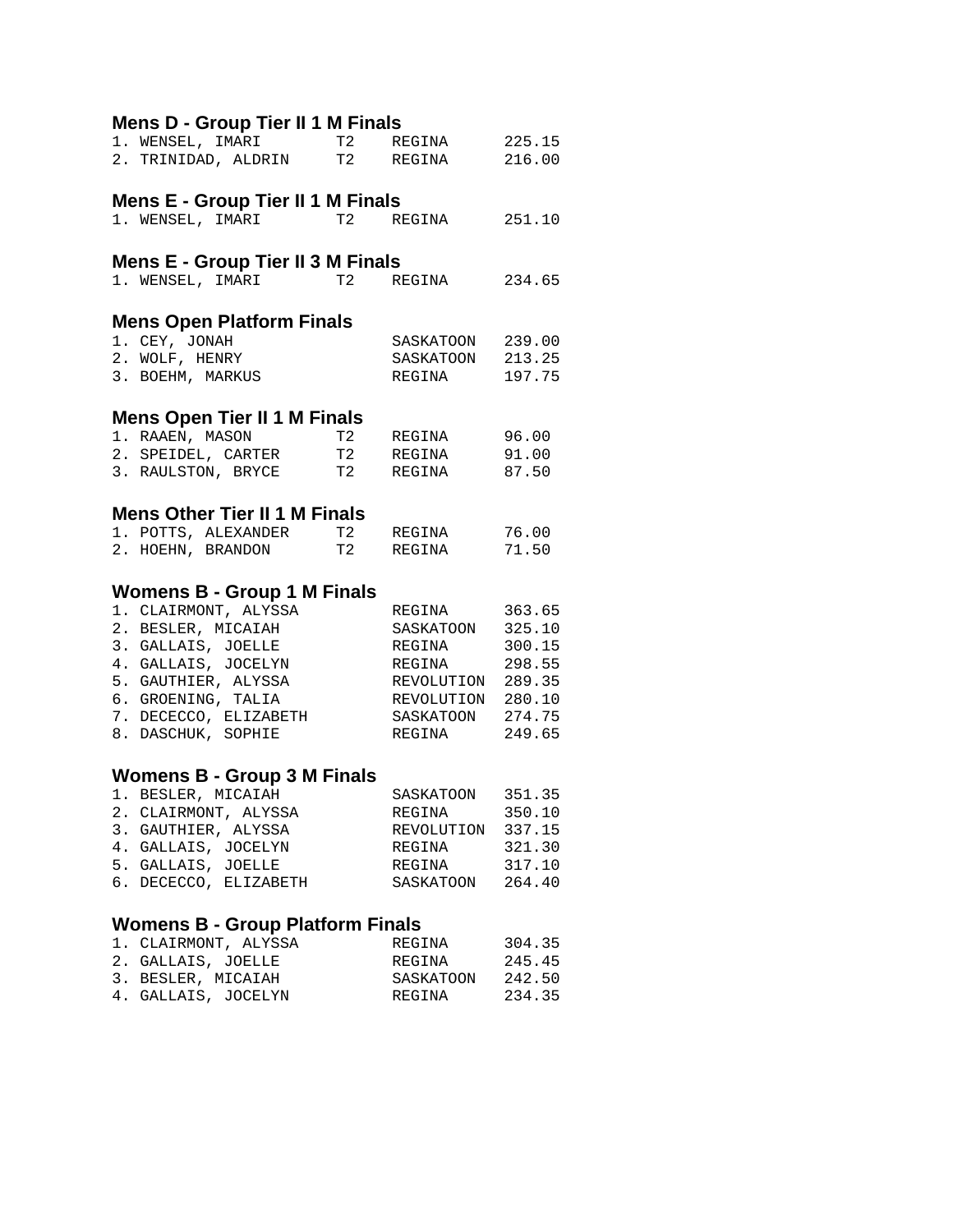# **Womens B - Group Tier II 3 M Finals**

|                      |                                           | 1. DASCHUK, SOPHIE T2 REGINA 283.90             |        |
|----------------------|-------------------------------------------|-------------------------------------------------|--------|
|                      |                                           | <b>Womens B - Group Tier II Platform Finals</b> |        |
|                      | 1. GAUTHIER, ALYSSA                       | T2 REVOLUTION 250.55                            |        |
|                      |                                           | 2. DASCHUK, SOPHIE T2 REGINA                    | 220.90 |
|                      | Womens C - Group 1 M Finals               |                                                 |        |
| 1. MCKENZIE, PAIGE   |                                           | REGINA                                          | 236.25 |
| 2. GDANSKI, SYDNEY   |                                           | REGINA                                          | 229.05 |
| 3. BERKOVSKA, EVA    |                                           | REGINA                                          | 207.75 |
|                      | Womens C - Group 3 M Finals               |                                                 |        |
| 1. MCKENZIE, PAIGE   |                                           | REGINA                                          | 287.15 |
| 2. GDANSKI, SYDNEY   |                                           | REGINA                                          | 252.80 |
| 3. BERKOVSKA, EVA    |                                           | REGINA                                          | 224.50 |
|                      | <b>Womens C - Group Platform Finals</b>   |                                                 |        |
| 1. MCKENZIE, PAIGE   |                                           | REGINA                                          | 224.60 |
| 2. BERKOVSKA, EVA    |                                           | REGINA                                          | 188.95 |
| 3. GDANSKI, SYDNEY   |                                           | REGINA                                          | 171.55 |
|                      |                                           |                                                 |        |
|                      | Womens C - Group Tier I 1 M Finals        |                                                 |        |
| 1. CARROLL, ANNIKA   |                                           | T1 SASKATOON                                    | 165.00 |
|                      |                                           |                                                 | 157.55 |
|                      |                                           |                                                 | 147.80 |
|                      |                                           |                                                 | 125.40 |
| 5. CLOUTIER, ALEX    |                                           | T1 SASKATOON                                    | 113.50 |
|                      | <b>Womens C - Group Tier I 3 M Finals</b> |                                                 |        |
| 1. CARROLL, ANNIKA   |                                           | T1 SASKATOON 144.20                             |        |
| 2. MCPHIE, BROOKE    |                                           | T1 REGINA                                       | 133.05 |
| 3. MANZ, EDEN        |                                           | T1 REGINA                                       | 0.00   |
|                      | Womens D - Group 1 M Finals               |                                                 |        |
|                      | 1. HAIDASH, ANASTASSIA                    | REGINA                                          | 222.55 |
|                      | 2. CLAIRMONT, KELSEY                      | REGINA                                          | 216.05 |
|                      | <b>Womens D - Group 3 M Finals</b>        |                                                 |        |
|                      |                                           | 1. HAIDASH, ANASTASSIA REGINA 228.50            |        |
| 2. CLAIRMONT, KELSEY |                                           | REGINA                                          | 197.30 |
|                      |                                           |                                                 |        |
|                      | <b>Womens D - Group Platform Finals</b>   |                                                 |        |
|                      |                                           | 1. CLAIRMONT, KELSEY REGINA                     | 180.25 |
|                      | 2. HAIDASH, ANASTASSIA                    | REGINA                                          | 172.50 |
|                      | Womens D - Group Tier I 1 M Finals        |                                                 |        |
|                      |                                           | 1. HRYNOWETSKY, HANNAH T1 REGINA                | 134.80 |
|                      | Womens D - Group Tier I 3 M Finals        |                                                 |        |
|                      | 1. DOROSH, CHELSEY T1 REGINA              |                                                 | 131.60 |
|                      | 2. HRYNOWETSKY, HANNAH T1                 | REGINA                                          | 125.05 |
|                      |                                           |                                                 |        |